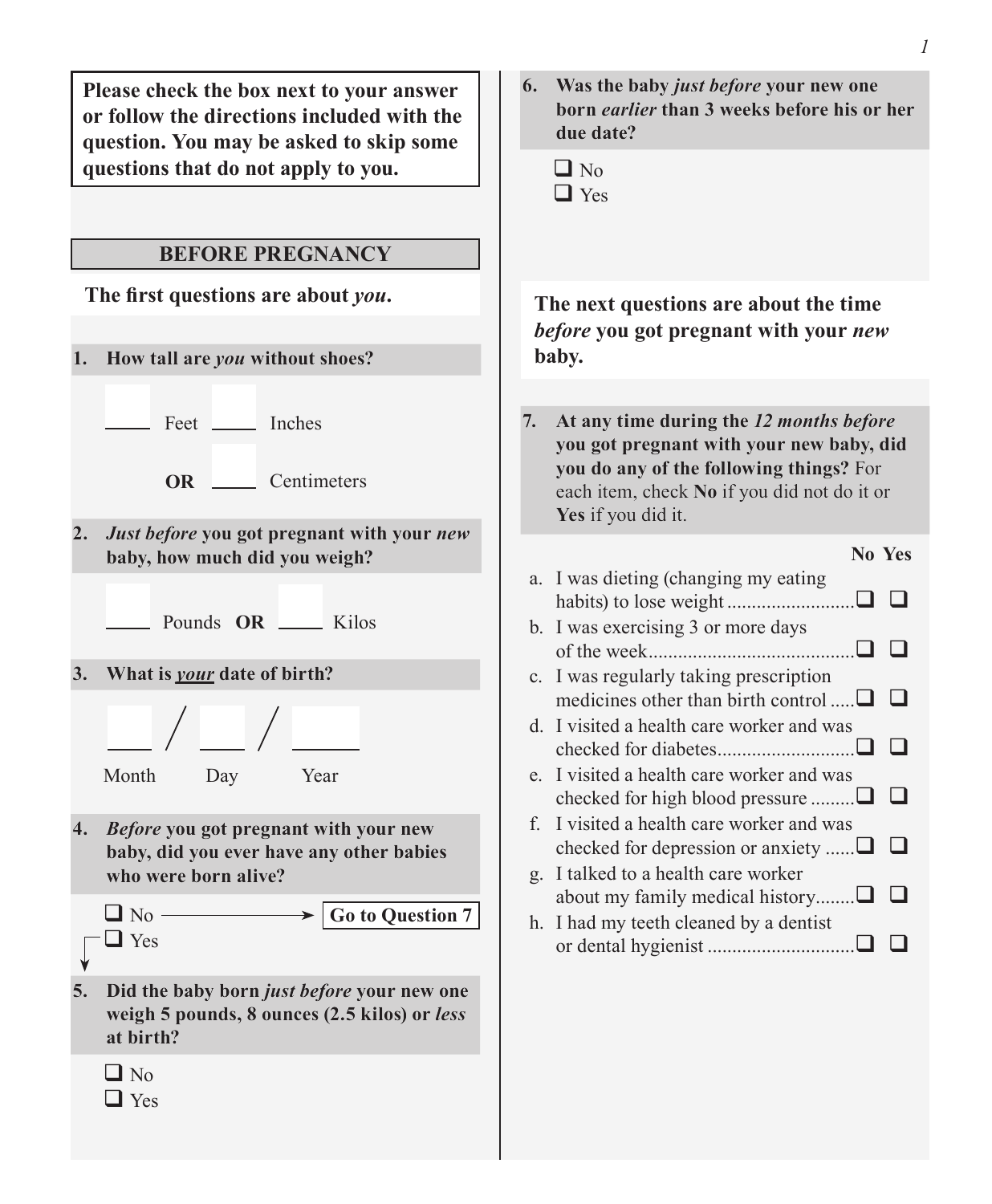- **8. During the** *month before* **you got pregnant with your new baby, what kind of** *health insurance* **did you have?**  $\Box$  Private health insurance from my job or the job of my husband, partner, or parents  $\Box$  Private health insurance purchased directly from an insurance company **Q** Medicaid TRICARE or other military health care  $\Box$  Some other kind of health insurance  $\longrightarrow$  Please tell us:  $\Box$  I did not have any health insurance during the *month before* I got pregnant **Check ALL that apply 9. During the** *month before* **you got pregnant with your new baby, how many times a week did you take a multivitamin, a prenatal vitamin, or a folic acid vitamin?**  I didn't take a multivitamin, prenatal vitamin, or folic acid vitamin in the *month before* I got pregnant  $\Box$  1 to 3 times a week  $\Box$  4 to 6 times a week  $\Box$  Every day of the week **10.** *Before* **you got pregnant with your new baby, did a doctor, nurse, or other health care worker talk to you about how to improve your health before pregnancy?**  $\Box$  No - $\Box$  Yes **Go to Question 12 Go to Question 11**
	- **11.** *Before* **you got pregnant with your new baby, did a doctor, nurse, or other health care worker talk with you about any of the things listed below?** *Please count only discussions*, not reading materials or videos. For each item, check **No** if no one talked with you about it or **Yes** if someone talked with you about it.

|    |                                     | No Yes |
|----|-------------------------------------|--------|
|    | a. Taking vitamins with folic acid  |        |
|    |                                     |        |
| b. | Being a healthy weight before       |        |
|    |                                     |        |
|    | c. Getting my vaccines updated      |        |
|    |                                     |        |
| d. | Visiting a dentist or dental        |        |
|    |                                     |        |
| e. | Getting counseling for any genetic  |        |
|    |                                     |        |
| f. | Controlling any medical conditions  |        |
|    | such as diabetes and high blood     |        |
|    |                                     |        |
| g. | Getting counseling or treatment     |        |
|    |                                     |        |
| h. | The safety of using prescription or |        |
|    | over-the-counter medicines during   |        |
|    |                                     |        |
| i. | How smoking during pregnancy        |        |
|    |                                     |        |
| j. | How drinking alcohol during         |        |
|    | pregnancy can affect a baby□ □      |        |
| k. | How using illegal drugs during      |        |
|    |                                     |        |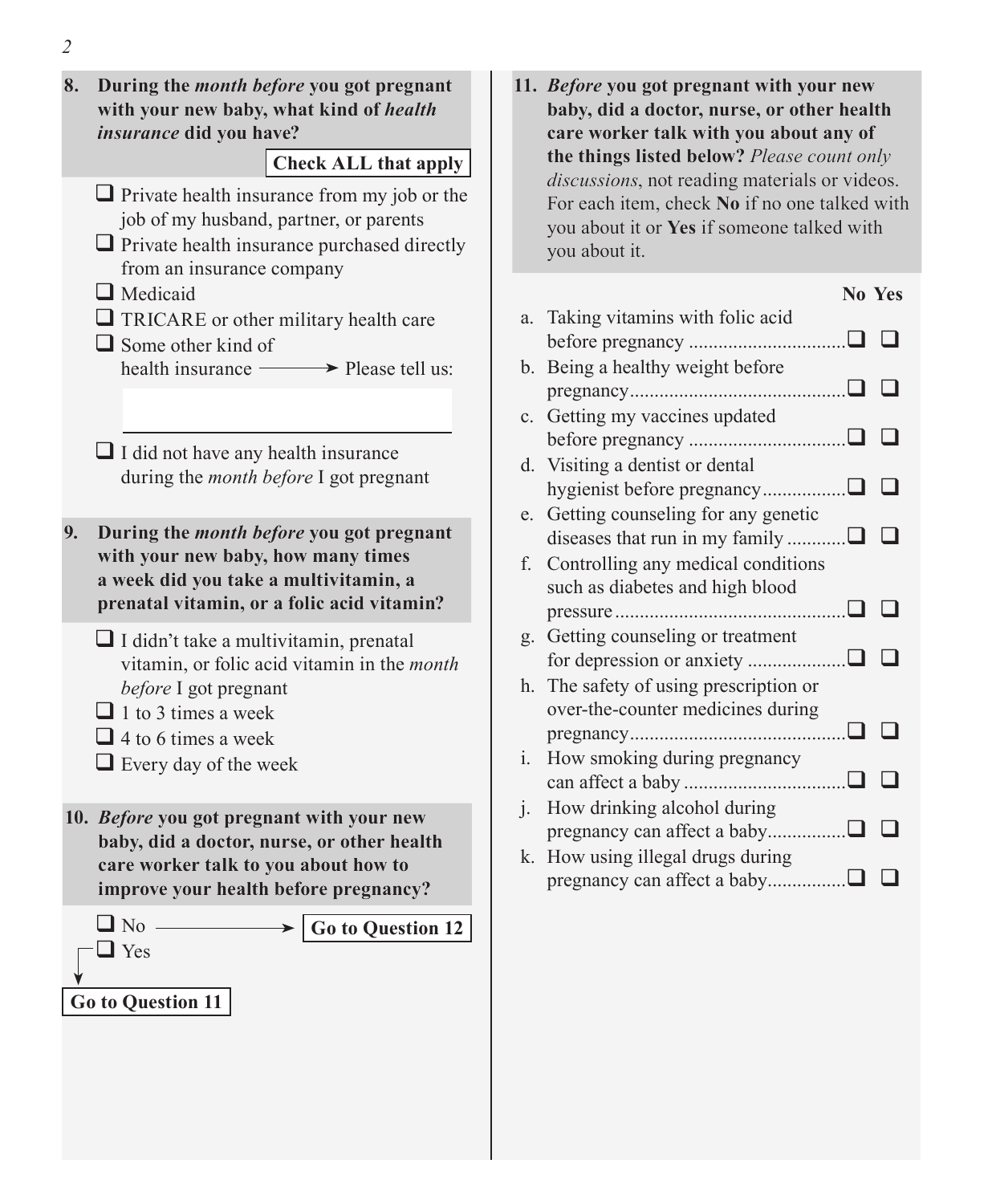- **12.** *Before* **you got pregnant with your new baby, did a doctor, nurse, or other health care worker tell you that you had any of the following health conditions?** For each one, check **No** if you did not have the condition or **Yes** if you did. **No Yes** a. Type 1 or Type 2 diabetes (NOT the same as gestational diabetes or diabetes that starts during pregnancy) .......................................... b. High blood pressure or hypertension.  $\Box$   $\Box$ c. Depression .......................................... **13. During the** *3 months before* **you got pregnant with your new baby, did you have any of the following health conditions?** For each one, check **No** if you did not have the condition or **Yes** if you did. **No Yes** a. Asthma................................................ b. Anemia (poor blood, low iron)............ $\Box$  $\Box$ c. Heart problems.................................... d. Epilepsy (seizures)...............................□ □ e. Thyroid problems................................ f. Anxiety ............................................... **The next questions are about the time baby.** future  $\Box$  No  $\Box$  No
	- **when you got pregnant with your new 14. Thinking back to** *just before* **you got pregnant with your new baby, how did you feel about becoming pregnant?**   $\Box$  I wanted to be pregnant later  $\Box$  I wanted to be pregnant sooner  $\Box$  I wanted to be pregnant then  $\Box$  I didn't want to be pregnant then or at any time in the  $\Box$  I wasn't sure what I wanted **Check ONE answer Go to Question 16 15. How much longer did you want to wait to become pregnant?**  $\Box$  Less than 1 year  $\Box$  1 year to less than 2 years  $\Box$  2 years to less than 3 years  $\Box$  3 years to 5 years  $\Box$  More than 5 years **16. When you got pregnant with your new baby, were you trying to get pregnant?**  $\Box$  Yes  $\longrightarrow$   $\Box$  Go to Page 4, Question 20 **17. When you got pregnant with your new baby, were you or your husband or partner doing anything to keep from getting pregnant?** Some things people do to keep from getting pregnant include using birth control pills, condoms, withdrawal, or natural family planning.  $\Box$  Yes  $\longrightarrow$   $\Box$  Go to Page 4, Question 19 **Go to Page 4, Question 18**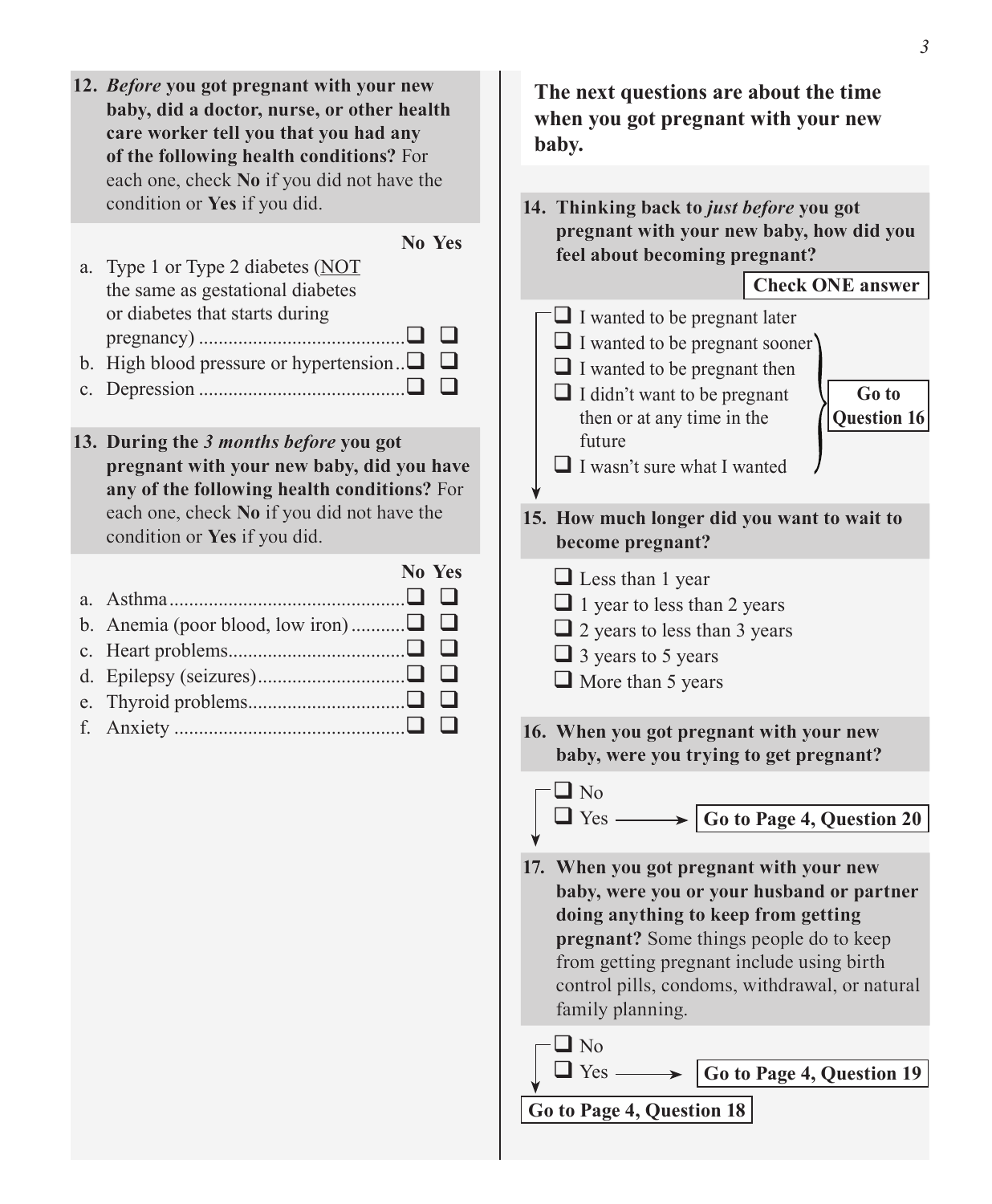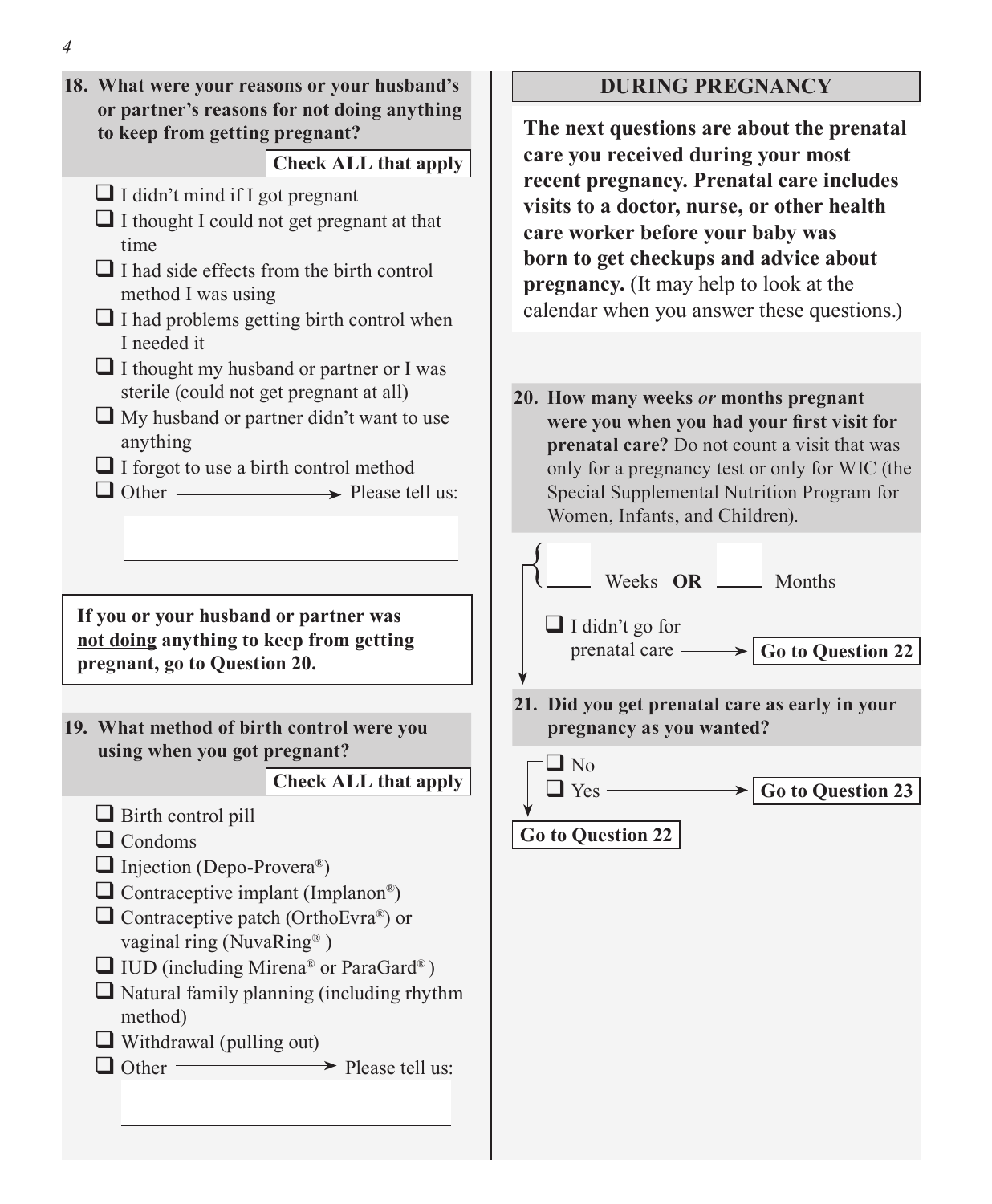|                             | 22. Did any of these things keep you from<br>getting prenatal care when you wanted it?<br>For each item, check No if it did not keep you<br>from getting prenatal care or Yes if it did. |  |  |
|-----------------------------|------------------------------------------------------------------------------------------------------------------------------------------------------------------------------------------|--|--|
|                             | <b>No Yes</b>                                                                                                                                                                            |  |  |
|                             |                                                                                                                                                                                          |  |  |
| a.                          | I couldn't get an appointment when                                                                                                                                                       |  |  |
|                             |                                                                                                                                                                                          |  |  |
| $b_{\cdot}$                 | I didn't have enough money or                                                                                                                                                            |  |  |
|                             |                                                                                                                                                                                          |  |  |
| c.                          | I didn't have any transportation to                                                                                                                                                      |  |  |
|                             | get to the clinic or doctor's office $\Box$<br>- 1                                                                                                                                       |  |  |
|                             |                                                                                                                                                                                          |  |  |
| d.                          | The doctor or my health plan would                                                                                                                                                       |  |  |
|                             | l 1<br>not start care as early as I wanted ∟                                                                                                                                             |  |  |
| e.                          | I had too many other things going on $\Box$<br>l 1                                                                                                                                       |  |  |
| f                           | I couldn't take time off from work or                                                                                                                                                    |  |  |
|                             |                                                                                                                                                                                          |  |  |
|                             | I didn't have my Medicaid card                                                                                                                                                           |  |  |
| g.                          |                                                                                                                                                                                          |  |  |
| $h_{\cdot}$                 | I didn't have anyone to take care of                                                                                                                                                     |  |  |
|                             |                                                                                                                                                                                          |  |  |
| i.                          | I didn't know that I was pregnant $\Box$                                                                                                                                                 |  |  |
| $\mathbf{1}$ .              | I didn't want anyone else to know I                                                                                                                                                      |  |  |
|                             |                                                                                                                                                                                          |  |  |
| k.                          | I                                                                                                                                                                                        |  |  |
|                             |                                                                                                                                                                                          |  |  |
|                             |                                                                                                                                                                                          |  |  |
|                             | If you did not get prenatal care, go to Question 25.                                                                                                                                     |  |  |
|                             |                                                                                                                                                                                          |  |  |
|                             | 23. During your most recent pregnancy, what                                                                                                                                              |  |  |
|                             | kind of health insurance did you have to                                                                                                                                                 |  |  |
|                             | pay for your <i>prenatal care</i> ?                                                                                                                                                      |  |  |
|                             | <b>Check ALL that apply</b>                                                                                                                                                              |  |  |
|                             |                                                                                                                                                                                          |  |  |
|                             | $\Box$ Private health insurance from my job or the                                                                                                                                       |  |  |
|                             | job of my husband, partner, or parents                                                                                                                                                   |  |  |
|                             | $\Box$ Private health insurance purchased directly                                                                                                                                       |  |  |
| from an insurance company   |                                                                                                                                                                                          |  |  |
| Medicaid                    |                                                                                                                                                                                          |  |  |
|                             |                                                                                                                                                                                          |  |  |
|                             | $\Box$ TRICARE or other military health care                                                                                                                                             |  |  |
|                             | $\Box$ Some other kind of                                                                                                                                                                |  |  |
|                             | health insurance -<br>$\rightarrow$ Please tell us:                                                                                                                                      |  |  |
|                             |                                                                                                                                                                                          |  |  |
|                             |                                                                                                                                                                                          |  |  |
|                             |                                                                                                                                                                                          |  |  |
|                             | $\Box$ I did not have any health insurance                                                                                                                                               |  |  |
| to pay for my prenatal care |                                                                                                                                                                                          |  |  |

- **24.** *During any of your prenatal care visits***, did a doctor, nurse, or other health care worker talk with you about any of the things listed below?** *Please count only discussions,* not reading materials or videos. For each item, check **No** if no one talked with you about it or **Yes** if someone did. **No Yes** a. How much weight I should gain during my pregnancy  $\Box$
- b. How smoking during pregnancy could affect my baby........................... c. Breastfeeding my baby ....................... d. How drinking alcohol during pregnancy could affect my baby......... $\Box$  $\Box$ e. Using a seat belt during my pregnancy............................................ f. Medicines that are safe to take during my pregnancy .............................. $\Box$  $\Box$ g. How using illegal drugs could affect my baby .................................... h. Doing tests to screen for birth defects or diseases that run in my family........ $\Box$  $\Box$ i. The signs and symptoms of preterm labor (labor more than 3 weeks before the baby is due)............ $\Box$  $\Box$ j. Getting tested for HIV (the virus that causes AIDS) ............... k. What to do if I feel depressed during my pregnancy or after my baby is born.........................................
- l. Physical abuse to women by their husbands or partners...........................
- **25. At any time during** *your most recent* **pregnancy or delivery, did you have a test for HIV (the virus that causes AIDS)?**
	- $\Box$  No  $\Box$  Yes  $\Box$  I don't know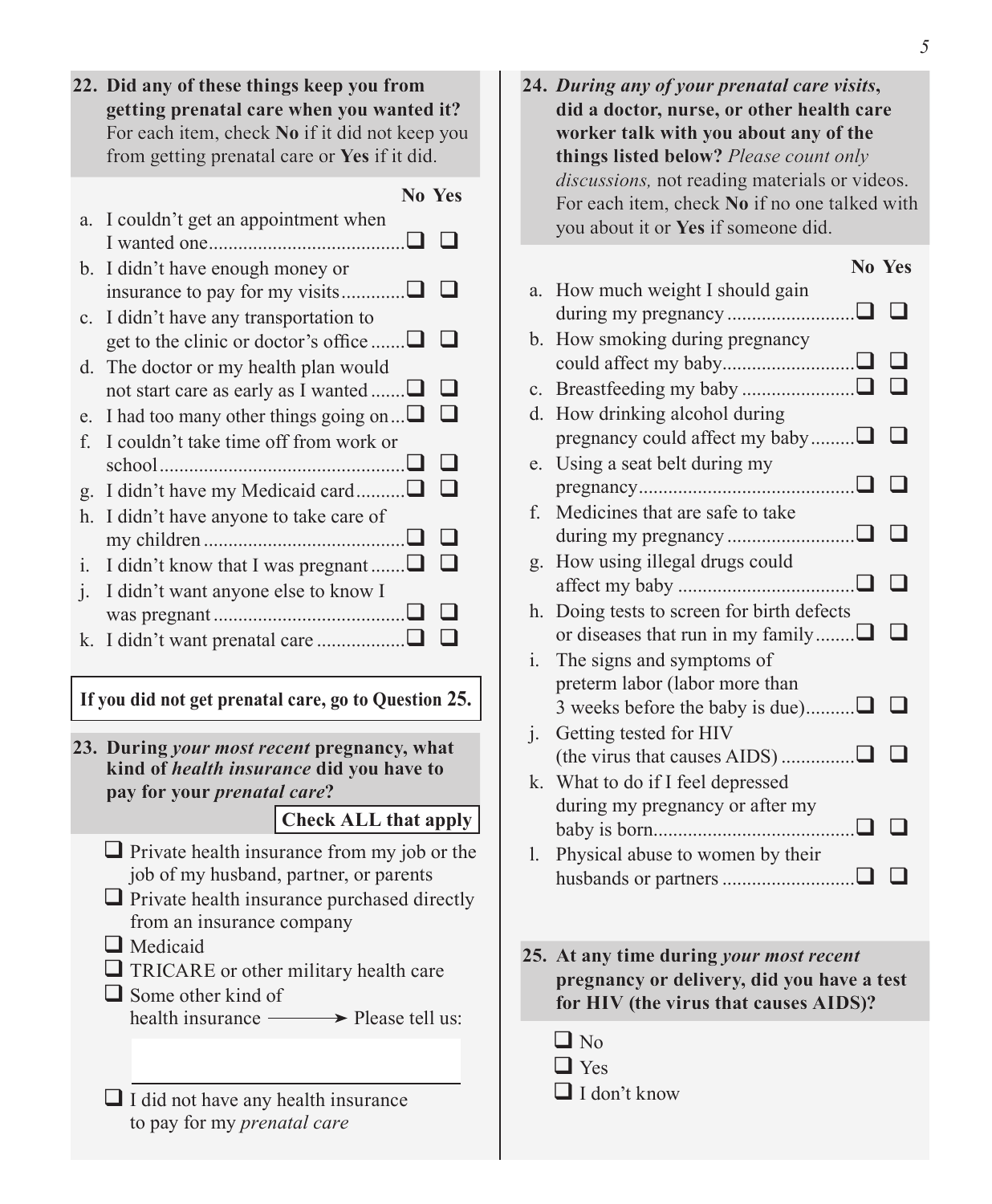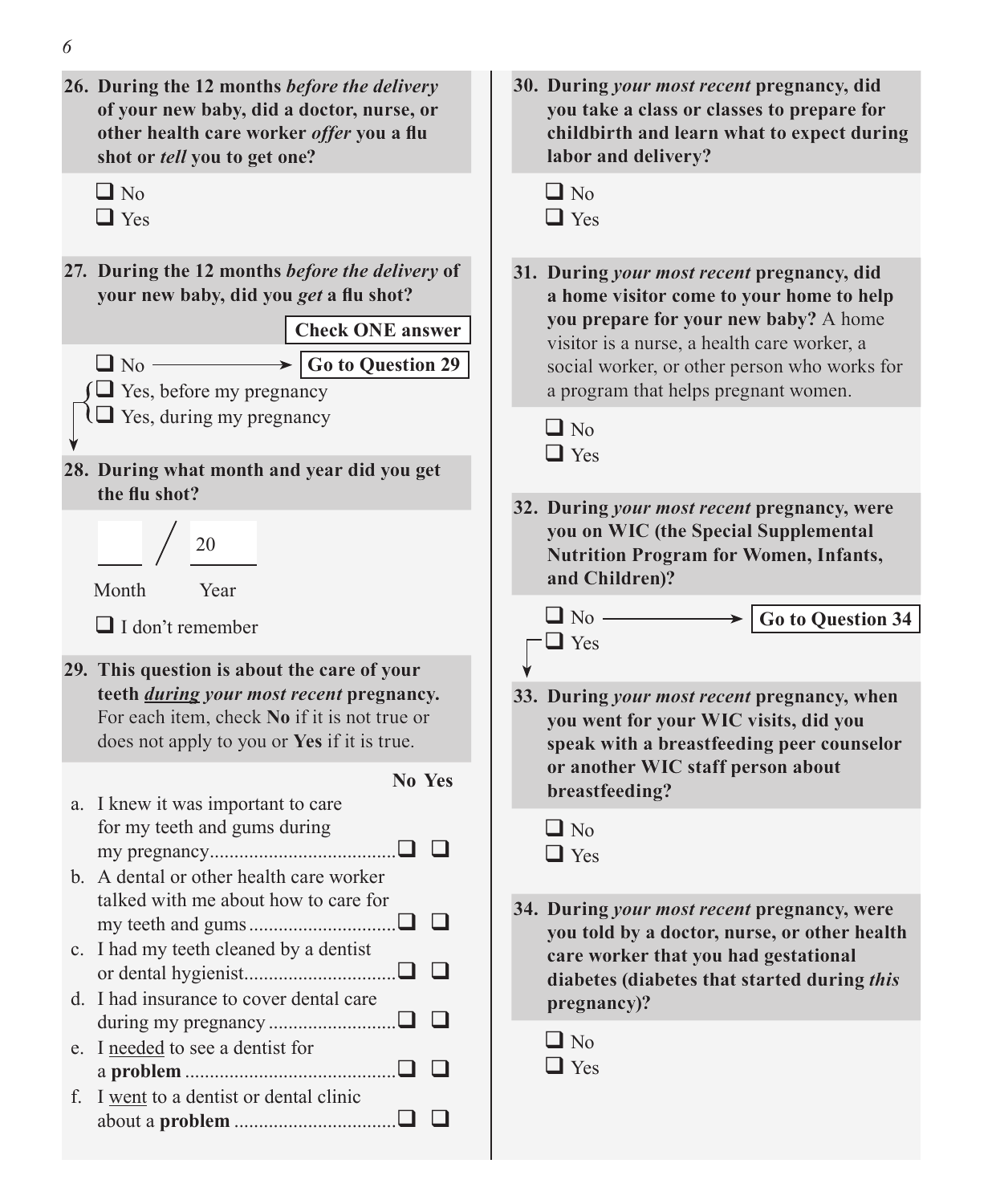|                | 35. Did you have any of the following problems<br>during your most recent pregnancy? For<br>each item, check No if you did not have the<br>problem or Yes if you did. |  |
|----------------|-----------------------------------------------------------------------------------------------------------------------------------------------------------------------|--|
|                | No Yes                                                                                                                                                                |  |
| a.             |                                                                                                                                                                       |  |
| b.             | Kidney or bladder (urinary tract)                                                                                                                                     |  |
|                |                                                                                                                                                                       |  |
| $\mathbf{c}$ . | Severe nausea, vomiting, or                                                                                                                                           |  |
|                | dehydration that sent me to the                                                                                                                                       |  |
|                |                                                                                                                                                                       |  |
| d.             | Cervix had to be sewn shut (cerclage                                                                                                                                  |  |
|                |                                                                                                                                                                       |  |
| e.             | High blood pressure, hypertension                                                                                                                                     |  |
|                | (including pregnancy-induced                                                                                                                                          |  |
|                | hypertension [PIH]), preeclampsia,                                                                                                                                    |  |
| f.             | Problems with the placenta (such as                                                                                                                                   |  |
|                | abruptio placentae or placenta                                                                                                                                        |  |
|                |                                                                                                                                                                       |  |
| g.             | Labor pains more than 3 weeks                                                                                                                                         |  |
|                | before my baby was due (preterm                                                                                                                                       |  |
|                |                                                                                                                                                                       |  |
| h.             | Water broke more than 3 weeks                                                                                                                                         |  |
|                | before my baby was due (premature                                                                                                                                     |  |
|                | rupture of membranes [PROM])□                                                                                                                                         |  |
| i.             | I had to have a blood transfusion $\Box$                                                                                                                              |  |
| $\mathbf{1}$ . |                                                                                                                                                                       |  |
|                |                                                                                                                                                                       |  |

**The next questions are about smoking cigarettes around the time of pregnancy (before, during, and after). 36. Have you smoked any cigarettes in the** *past 2 years***?**



- **37. In the** *3 months before* **you got pregnant, how many cigarettes did you smoke on an average day?** A pack has 20 cigarettes.
	- $\Box$  41 cigarettes or more
	- $\Box$  21 to 40 cigarettes
	- $\Box$  11 to 20 cigarettes
	- $\Box$  6 to 10 cigarettes
	- $\Box$  1 to 5 cigarettes
	- **Less than 1 cigarette**
	- $\Box$  I didn't smoke then

**38. In the** *last 3 months* **of your pregnancy, how many cigarettes did you smoke on an average day?** A pack has 20 cigarettes.

- $\Box$  41 cigarettes or more
- $\Box$  21 to 40 cigarettes
- $\Box$  11 to 20 cigarettes
- $\Box$  6 to 10 cigarettes
- $\Box$  1 to 5 cigarettes
- □ Less than 1 cigarette
- $\Box$  I didn't smoke then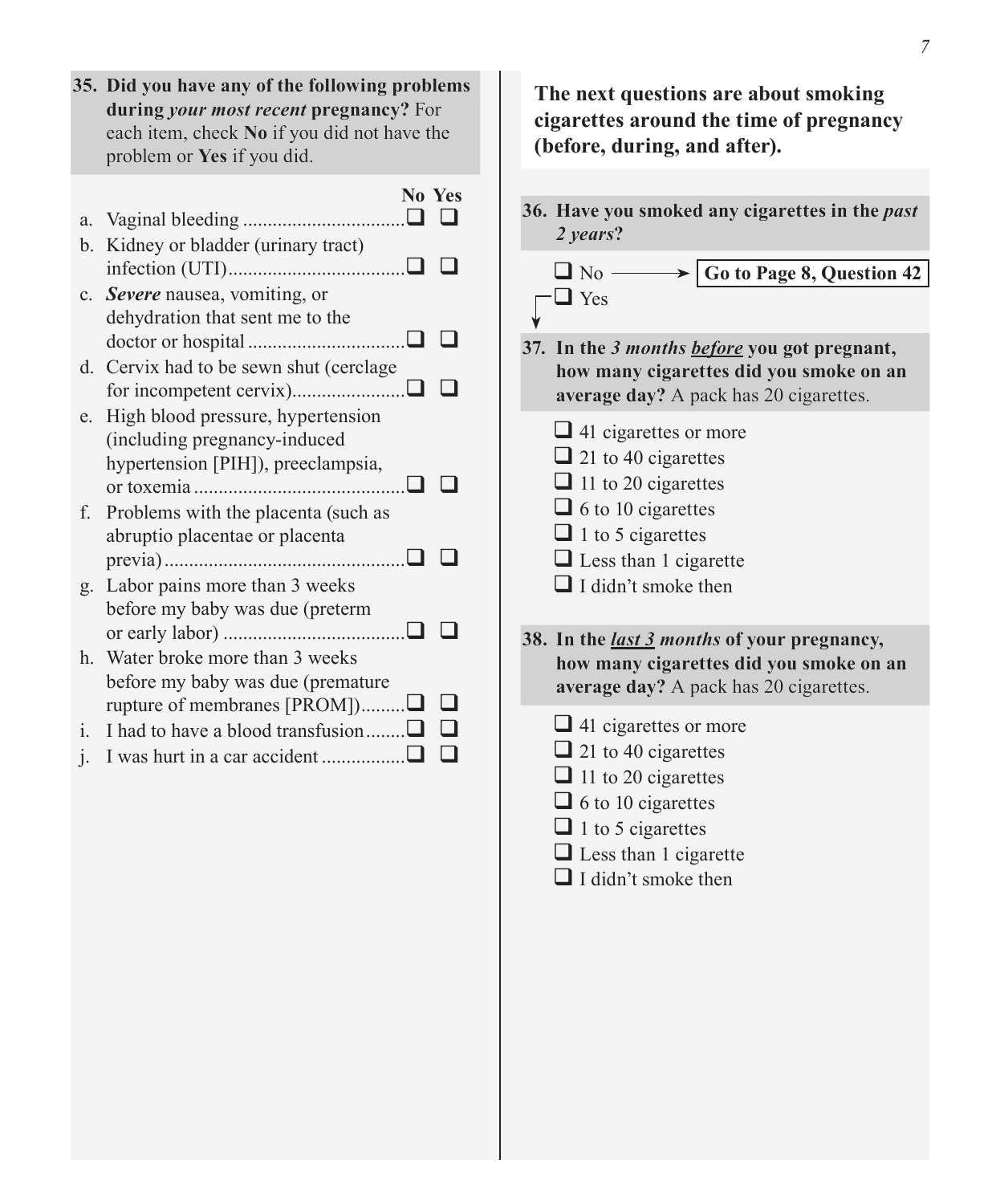| If you did not smoke during the 3 months<br>before you got pregnant with your new baby,<br>go to Question 41.                                                                                                                                                                                                                                           | The next questions are about drinking<br>alcohol around the time of pregnancy<br>(before and during).                                                                                                       |
|---------------------------------------------------------------------------------------------------------------------------------------------------------------------------------------------------------------------------------------------------------------------------------------------------------------------------------------------------------|-------------------------------------------------------------------------------------------------------------------------------------------------------------------------------------------------------------|
| 39. During any of your prenatal care visits,<br>did a doctor, nurse, or other health care<br>worker advise you to quit smoking?                                                                                                                                                                                                                         | 43. Have you had any alcoholic drinks in the<br><i>past 2 years</i> ? A drink is 1 glass of wine,<br>wine cooler, can or bottle of beer, shot of<br>liquor, or mixed drink.                                 |
| $\Box$ No<br>$\Box$ Yes<br>$\Box$ I didn't go for prenatal care                                                                                                                                                                                                                                                                                         | $\Box$ No $-$<br>Go to Question 47<br>$\Box$ Yes                                                                                                                                                            |
| 40. Did you quit smoking around the time of<br>your most recent pregnancy?                                                                                                                                                                                                                                                                              | 44. During the 3 months before you got<br>pregnant, how many alcoholic drinks did<br>you have in an average week?                                                                                           |
| $\Box$ No<br>$\Box$ No, but I cut back<br>$\Box$ Yes, I quit before I found out I was pregnant<br>$\Box$ Yes, I quit when I found out I was pregnant<br>$\Box$ Yes, I quit later in my pregnancy                                                                                                                                                        | $\Box$ 14 drinks or more a week<br>$\Box$ 7 to 13 drinks a week<br>$\Box$ 4 to 6 drinks a week<br>$\Box$ 1 to 3 drinks a week<br>$\Box$ Less than 1 drink a week                                            |
| 41. How many cigarettes do you smoke on an<br>average day now? A pack has 20 cigarettes.<br>$\Box$ 41 cigarettes or more<br>$\Box$ 21 to 40 cigarettes<br>$\Box$ 11 to 20 cigarettes<br>$\Box$ 6 to 10 cigarettes<br>$\Box$ 1 to 5 cigarettes<br>$\Box$ Less than 1 cigarette<br>$\Box$ I don't smoke now<br>42. Which of the following statements best | $\Box$ I didn't drink then $\rightarrow \Box$ Go to Question 46<br>45. During the 3 months before you got<br>pregnant, how many times did you drink 4<br>alcoholic drinks or more in a 2 hour time<br>span? |
|                                                                                                                                                                                                                                                                                                                                                         | $\Box$ 6 or more times<br>$\Box$ 4 to 5 times<br>$\Box$ 2 to 3 times<br>$\Box$ 1 time<br>$\Box$ I didn't have 4 drinks or more in a 2 hour<br>time span                                                     |
| describes the rules about smoking inside<br>your home now, even if no one who lives in<br>your home is a smoker?<br><b>Check ONE answer</b>                                                                                                                                                                                                             | 46. During the <i>last 3 months</i> of your<br>pregnancy, how many alcoholic drinks did<br>you have in an average week?                                                                                     |
| $\Box$ No one is allowed to smoke anywhere<br>inside my home<br>$\Box$ Smoking is allowed in some rooms or at<br>some times<br>$\Box$ Smoking is permitted anywhere inside my<br>home                                                                                                                                                                   | $\Box$ 14 drinks or more a week<br>$\Box$ 7 to 13 drinks a week<br>$\Box$ 4 to 6 drinks a week<br>$\Box$ 1 to 3 drinks a week<br>$\Box$ Less than 1 drink a week<br>$\Box$ I didn't drink then              |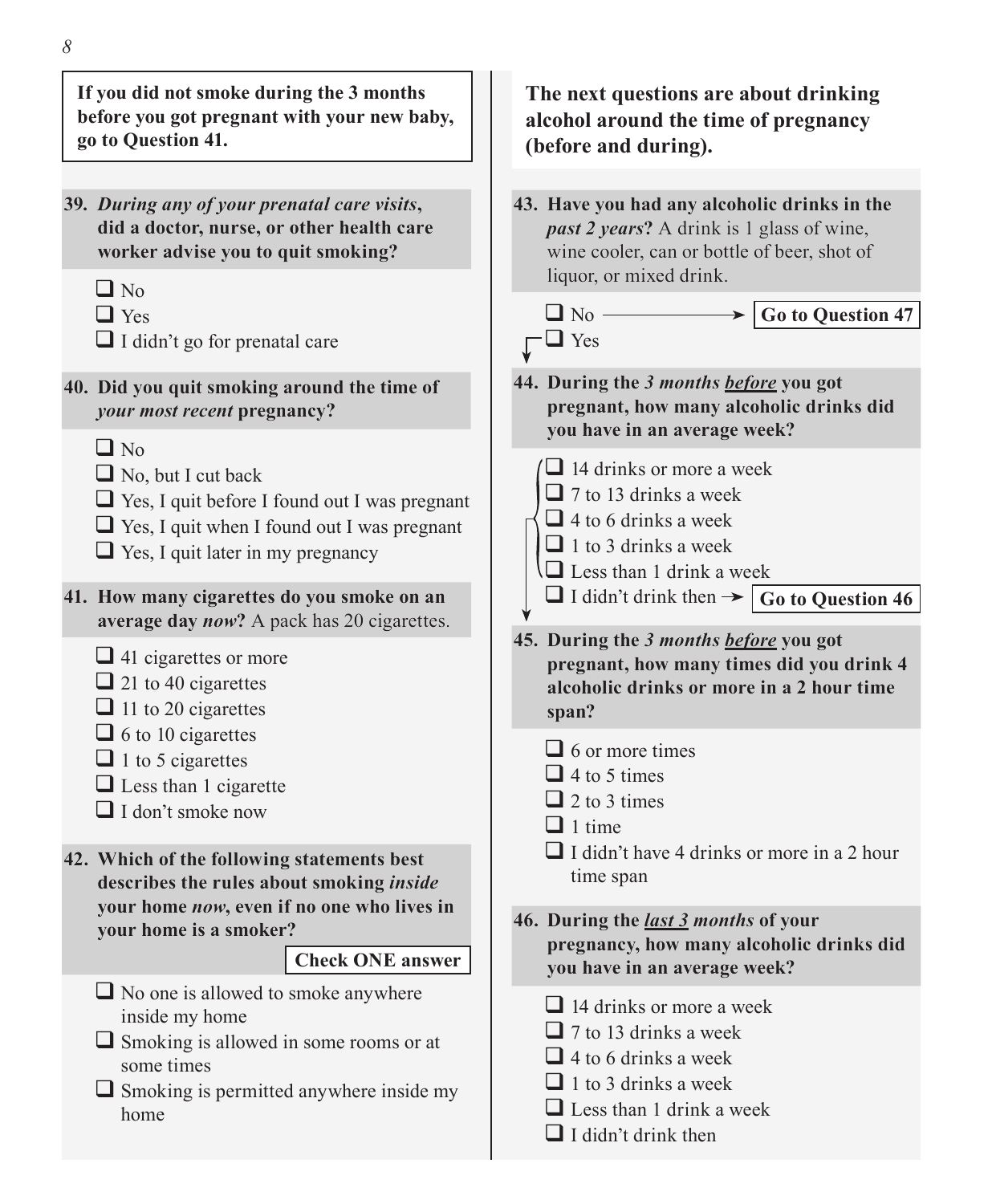**Pregnancy can be a difficult time for some women. The next questions are about things that may have happened**  *before* **and** *during* **your most recent pregnancy.** 

**47. This question is about things that may have happened during the** *12 months before your new baby was born***.** For each item, check **No** if it did not happen to you or **Yes** if it did. (It may help to look at the calendar when you answer these questions.)

## **No Yes**

| a.             | A close family member was very                    |  |
|----------------|---------------------------------------------------|--|
|                | sick and had to go into the hospital $\dots \Box$ |  |
| b.             | I got separated or divorced from my               |  |
|                |                                                   |  |
| C.             |                                                   |  |
| d.             | I was homeless or had to sleep                    |  |
|                | outside, in a car, or in a shelter ∟              |  |
| e.             | My husband or partner lost his job $\Box$         |  |
| f.             | I lost my job even though I wanted                |  |
|                |                                                   |  |
| g.             | My husband, partner, or I had a cut               |  |
|                |                                                   |  |
| h.             | I was apart from my husband or                    |  |
|                | partner due to military deployment                |  |
|                | or extended work-related travel                   |  |
| $\mathbf{i}$ . | I argued with my husband or partner               |  |
|                |                                                   |  |
| $\mathbf{1}$ . | My husband or partner said he                     |  |
|                | didn't want me to be pregnant                     |  |
| k.             | I had problems paying the rent,                   |  |
|                |                                                   |  |
| 1.             | My husband, partner, or I                         |  |
|                |                                                   |  |
|                | m. Someone very close to me had a                 |  |
|                | problem with drinking or drugs ∟                  |  |
| n.             | Someone very close to me died □                   |  |
|                |                                                   |  |

**48. During the** *12 months before you got pregnant* **with your new baby, did your husband or partner push, hit, slap, kick, choke, or physically hurt you in any other way?**

- **49. During** *your most recent* **pregnancy, did your husband or partner push, hit, slap, kick, choke, or physically hurt you in any other way?**
	- $\Box$  No □ Yes

**The next questions are about your labor and delivery.**

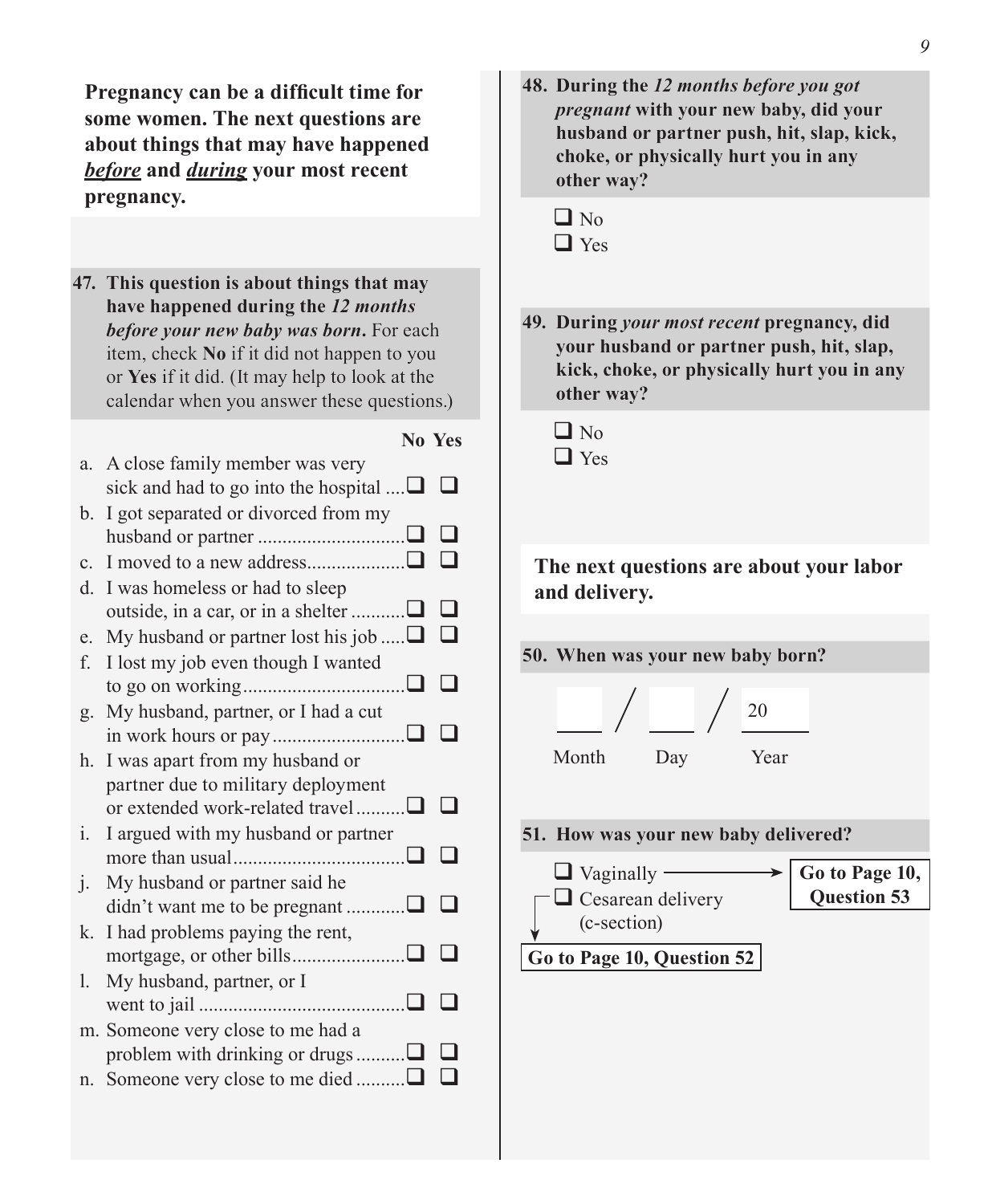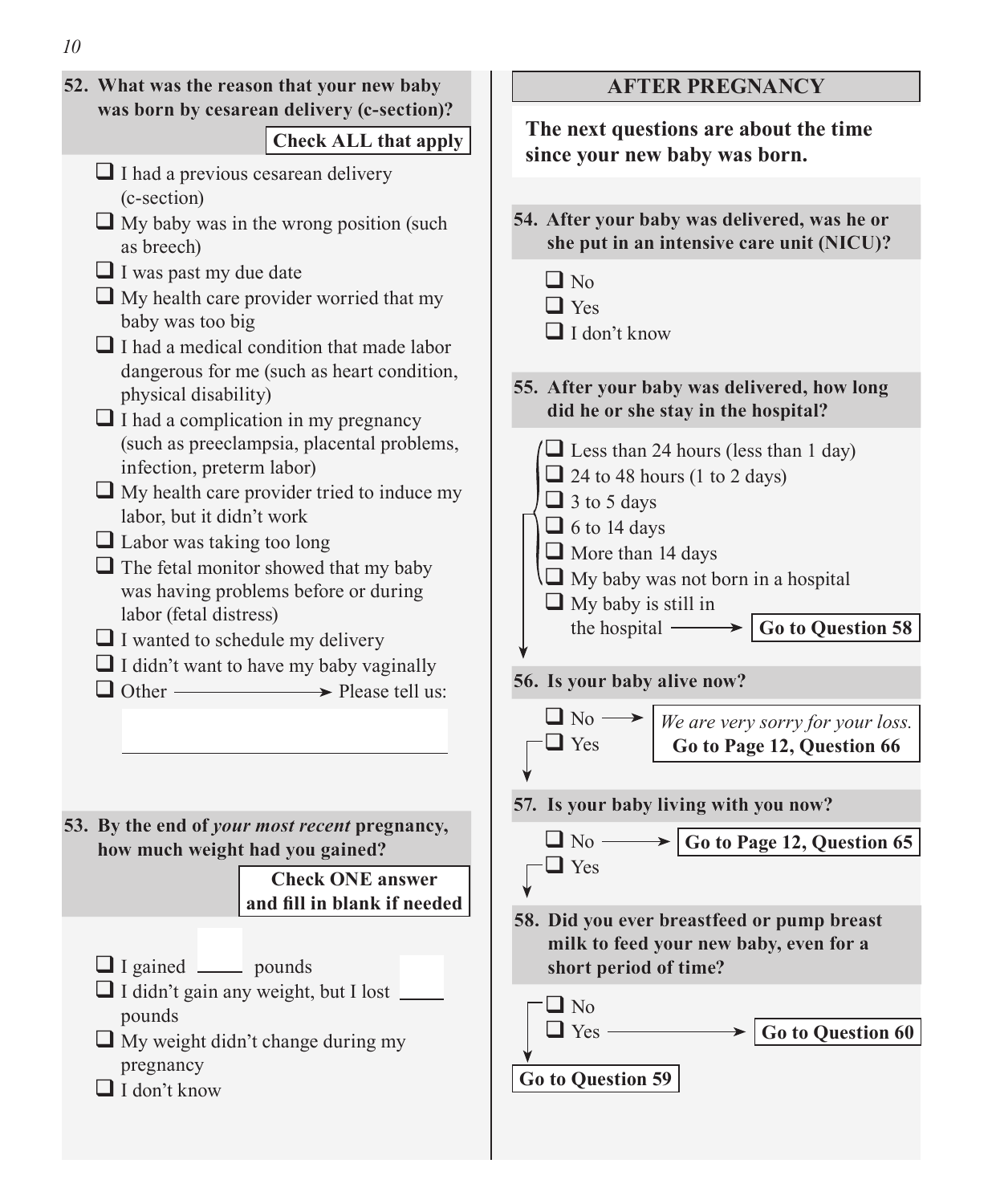|                                                                                                                                                                                                                                                                                                                            | II                                                                                                                                                                                                                                                                                                                     |
|----------------------------------------------------------------------------------------------------------------------------------------------------------------------------------------------------------------------------------------------------------------------------------------------------------------------------|------------------------------------------------------------------------------------------------------------------------------------------------------------------------------------------------------------------------------------------------------------------------------------------------------------------------|
| 59. What were your reasons for not<br>breastfeeding your new baby?<br><b>Check ALL that apply</b>                                                                                                                                                                                                                          | 62. This question asks about things that may<br>have happened at the hospital where your<br>new baby was born. For each item, check No<br>if it did not happen or Yes if it did happen.                                                                                                                                |
| $\Box$ I was sick or on medicine<br>$\Box$ I had other children to take care of<br>$\Box$ I had too many household duties<br>$\Box$ I didn't like breastfeeding<br>$\Box$ I tried but it was too hard<br>$\Box$ I didn't want to<br>$\Box$ I went back to work or school<br>$\Box$ Other $\longrightarrow$ Please tell us: | No Yes<br>a. Hospital staff gave me information<br>$\Box$<br>b. My baby stayed in the same room<br>$\mathsf{L}$<br>c. Hospital staff helped me learn how<br>$\Box$<br>d. I breastfed in the first hour after my<br>$\Box$<br>e. I breastfed my baby in the hospital $\Box$<br>ப<br>f. My baby was fed only breast milk |
| If you did not breastfeed your new baby, go<br>to Question 63.<br>60. Are you currently breastfeeding or feeding<br>pumped milk to your new baby?                                                                                                                                                                          | $\blacksquare$<br>g. Hospital staff told me to breastfeed<br>$\blacksquare$<br>whenever my baby wanted<br>$\blacksquare$<br>h. The hospital gave me a breast<br>$\mathsf{L}$<br>i. The hospital gave me a gift pack<br>$\mathsf{L}$                                                                                    |
| $\Box$ No<br>Go to Question 62<br>$\Box$ Yes -<br>61. How many weeks or months did you<br>breastfeed or pump milk to feed your<br>baby?                                                                                                                                                                                    | The hospital gave me a telephone<br>$\mathbf{i}$ .<br>number to call for help with<br>k. Hospital staff gave my baby a<br>If your baby is still in the hospital, go to                                                                                                                                                 |
| Weeks OR ______ Months<br>$\Box$ Less than 1 week                                                                                                                                                                                                                                                                          | Page 12, Question 65.<br>63. In which one position do you <i>most often</i> lay<br>your baby down to sleep now?<br><b>Check ONE</b> answer<br>$\Box$ On his or her side                                                                                                                                                |
| If your baby was not born in a hospital, go to<br>Question 63.                                                                                                                                                                                                                                                             | $\Box$ On his or her back<br>$\Box$ On his or her stomach<br>64. How often does your new baby sleep in the<br>same bed with you or anyone else?<br>$\Box$ Always<br>$\Box$ Often<br>$\Box$ Sometimes<br>$\Box$ Rarely                                                                                                  |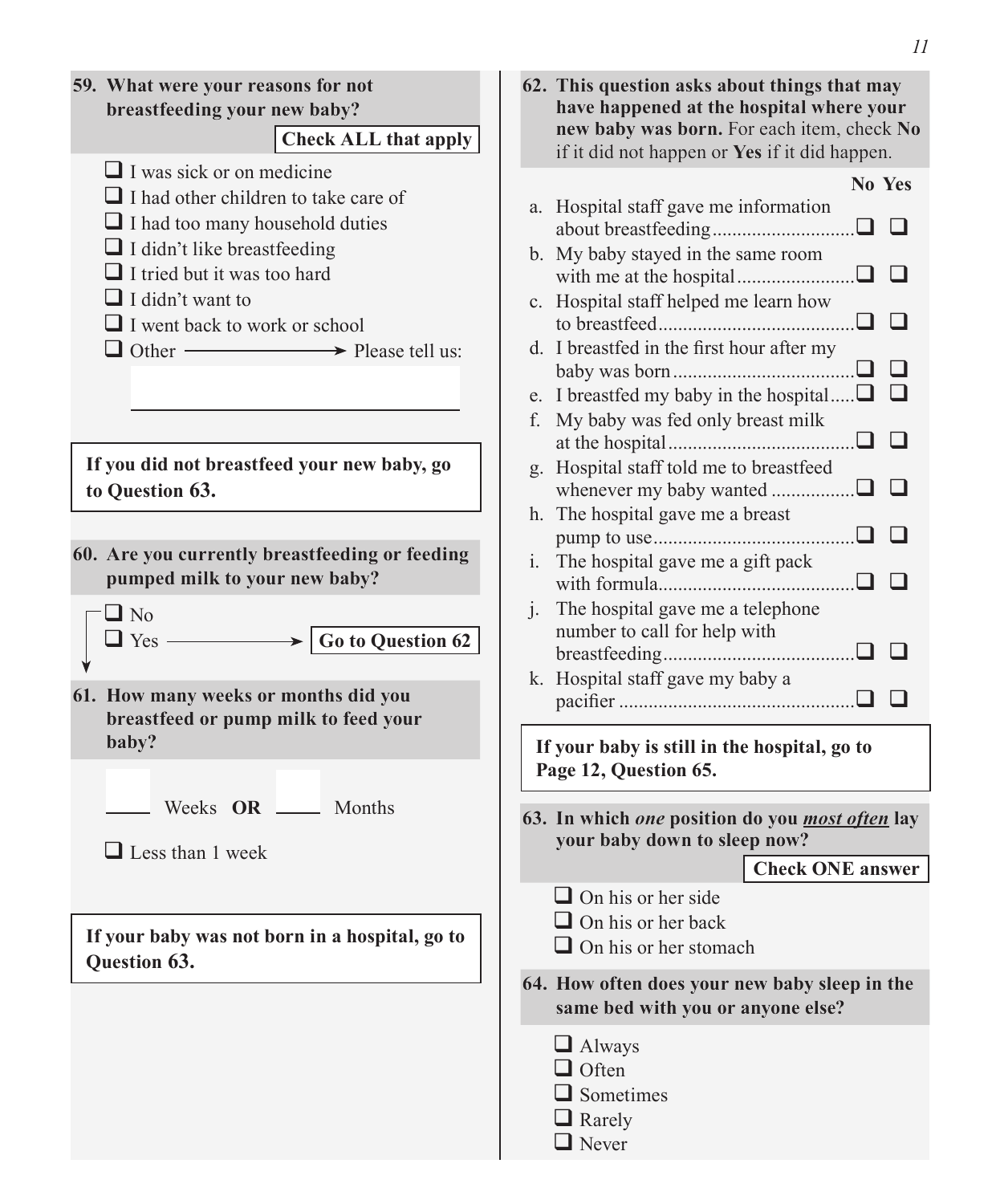**65.** *Since your new baby was born,* **has a home visitor come to your home to help you learn how to take care of yourself or your new baby?** A home visitor is a nurse, a health care worker, a social worker, or other person who works for a program that helps mothers of newborns.

| I |
|---|

**66. Are you or your husband or partner doing anything** *now* **to keep from getting pregnant?** Some things people do to keep from getting pregnant include using birth control pills, condoms, withdrawal, or natural family planning.

 $\Box$  No  $\Box$  Yes  $\longrightarrow$   $\Box$  Go to Question 68

**67. What are your reasons or your husband's or partner's reasons for not doing anything to keep from getting pregnant** *now***?**

**Check ALL that apply**

- $\Box$  I am not having sex
- $\Box$  I want to get pregnant
- $\Box$  I don't want to use birth control
- $\Box$  I am worried about side effects from birth control
- $\Box$  My husband or partner doesn't want to use anything
- $\Box$  I have problems getting birth control when I need it
- $\Box$  I had my tubes tied or blocked
- $\Box$  My husband or partner had a vasectomy
- $\Box$  I am pregnant now
- $\Box$  Other  $\longrightarrow$  Please tell us:

**If you or your husband or partner is not doing anything to keep from getting pregnant** *now***, go to Question 69.**

**68. What kind of birth control are you or your husband or partner using** *now* **to keep from getting pregnant?** 

## **Check ALL that apply**

- $\Box$  Tubes tied or blocked (female sterilization, Essure®, Adiana®)
- $\Box$  Vasectomy (male sterilization)
- $\Box$  Birth control pill
- $\Box$  Condoms
- $\Box$  Injection (Depo-Provera®)
- $\Box$  Contraceptive implant (Implanon®)
- $\Box$  Contraceptive patch (OrthoEvra®) or vaginal ring (NuvaRing®)
- $\Box$  IUD (including Mirena® or ParaGard®)
- $\Box$  Natural family planning (including rhythm method)
- $\Box$  Withdrawal (pulling out)
- $\Box$  Not having sex (abstinence)
- $\Box$  Other  $\longrightarrow$  Please tell us:
- **69.** *Since your new baby was born,* **have you had a postpartum checkup for yourself?** A postpartum checkup is the regular checkup a woman has about 4-6 weeks after she gives birth.
	- $\Box$  No  $\Box$  Yes
- **70.** *Since your new baby was born***, how often have you felt down, depressed, or hopeless?**
	- **A**lways
	- $\Box$  Often
	- $\Box$  Sometimes
	- $\Box$  Rarely
	- **Never**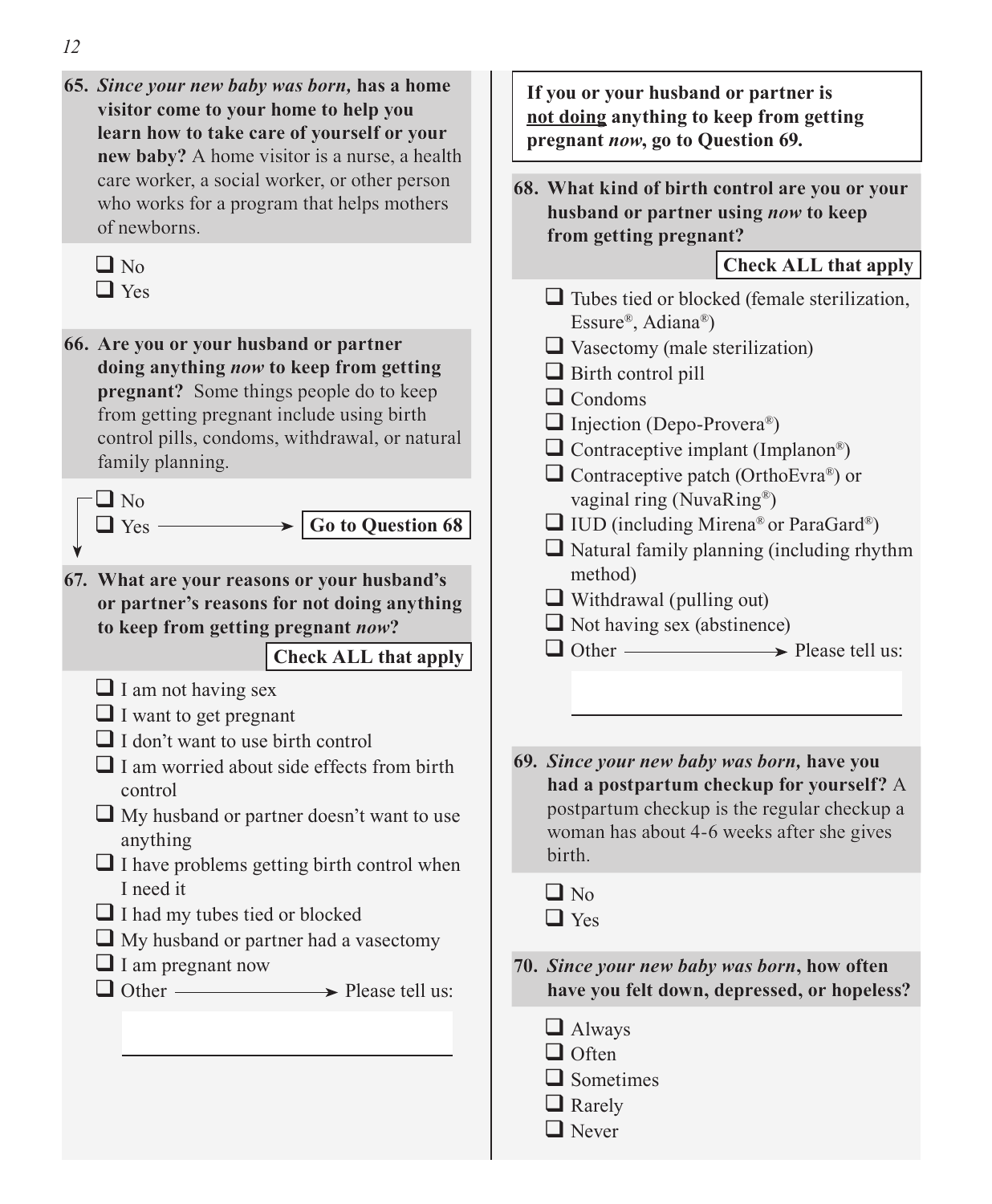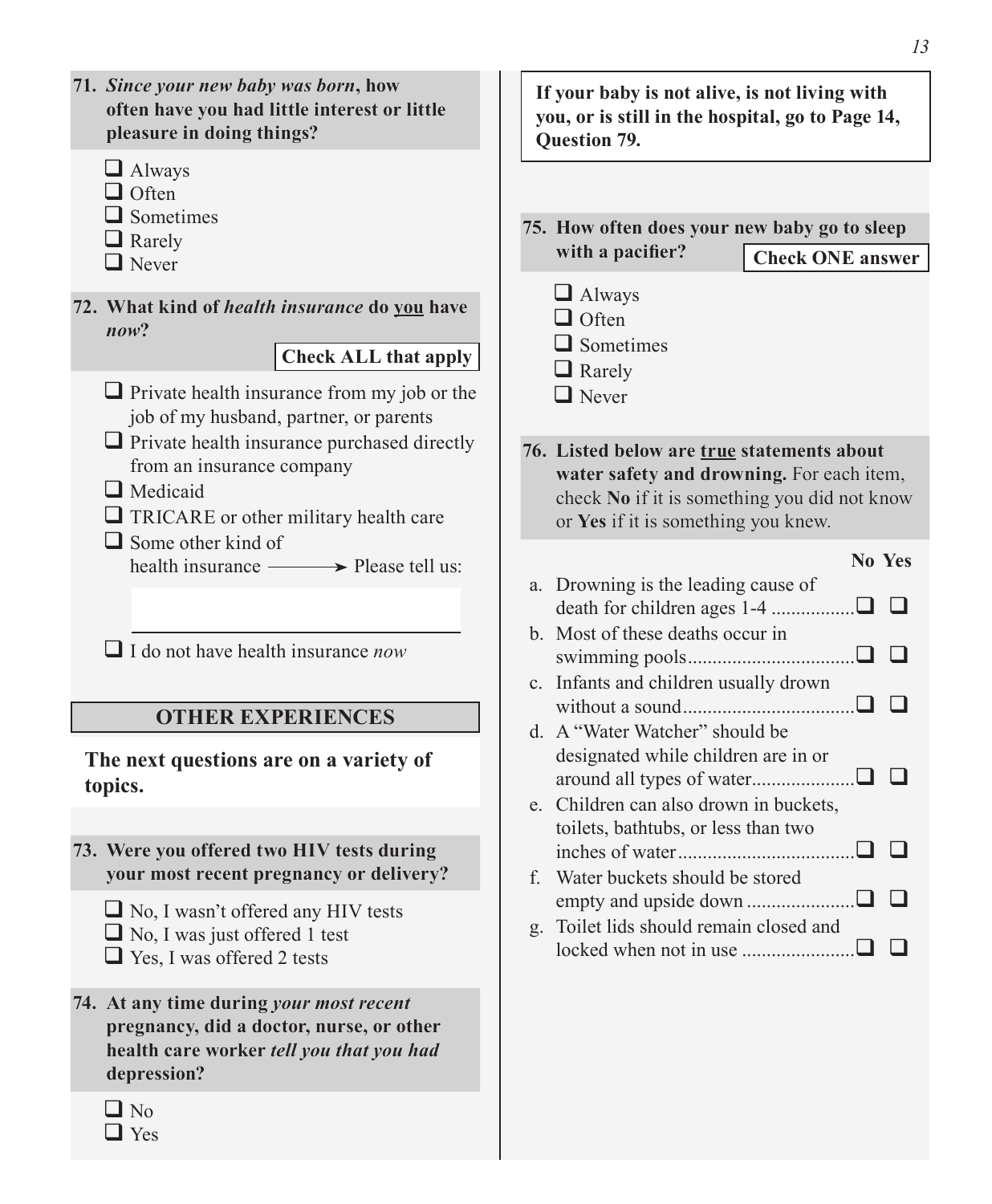- **77. Listed below are some statements about safety.** For each one, check **No** if it does not apply to you or **Yes** if it does.
- **No Yes** a. I know how to perform baby CPR...... $\Box$  $\Box$ b. My home has a working smoke alarm .................................................. c. I always keep materials like cleaning supplies, medicine, and pesticides out of reach from young children  $\Box$ d. My new baby always or almost always rides in a rear-facing infant car seat...................................... e. The Poison Control Center phone number (1-800-222-1222) is accessible in my home .................... f. My home has a working carbon monoxide alarm  $\Box$ g. My new baby is constantly supervised while in or around water (bathtub, pool, natural water, etc.)...... $\Box$  $\Box$ h. I always or almost always use a food thermometer when cooking meat or poultry  $\Box$ i. I plan for my new baby to wear a safety helmet when sitting on a rocking or riding toy ...........................
- **78. Did a doctor, nurse or other health care worker offer you a Tdap vaccination or tell you to get one?** A Tdap vaccination protects against tetanus, diphtheria and pertussis (or whooping cough).
	- $\Box$  No
	- $\Box$  Yes
	- $\Box$  I don't know
- **79. Did you receive the Tdap vaccination during your pregnancy?**
	- $\Box$  No

 $\Box$  Yes

**The last questions are about the time during the** *12 months before* **your new baby was born.**

- **80. During the** *12 months before* **your new baby was born, what was your yearly total household income before taxes?** Include your income, your husband's or partner's income, and any other income you may have received. *All information will be kept private* and will not affect any services you are now getting.
	- $\Box$  \$0 to \$15,000  $\Box$  \$15,001 to \$19,000  $\Box$  \$19,001 to \$22,000  $\Box$  \$22,001 to \$26,000  $\Box$  \$26,001 to \$29,000  $\Box$  \$29,001 to \$37,000  $\Box$  \$37,001 to \$44,000  $\Box$  \$44,001 to \$52,000  $\Box$  \$52,001 to \$56,000  $\Box$  \$56,001 to \$67,000  $\Box$  \$67,001 to \$79,000  $\Box$  \$79,001 or more
- **81. During the** *12 months before* **your new baby was born, how many people,**  *including yourself***, depended on this income?**
	- People
- **82. What is today's date?**

|       |     | 20   |
|-------|-----|------|
| Month | Day | Year |